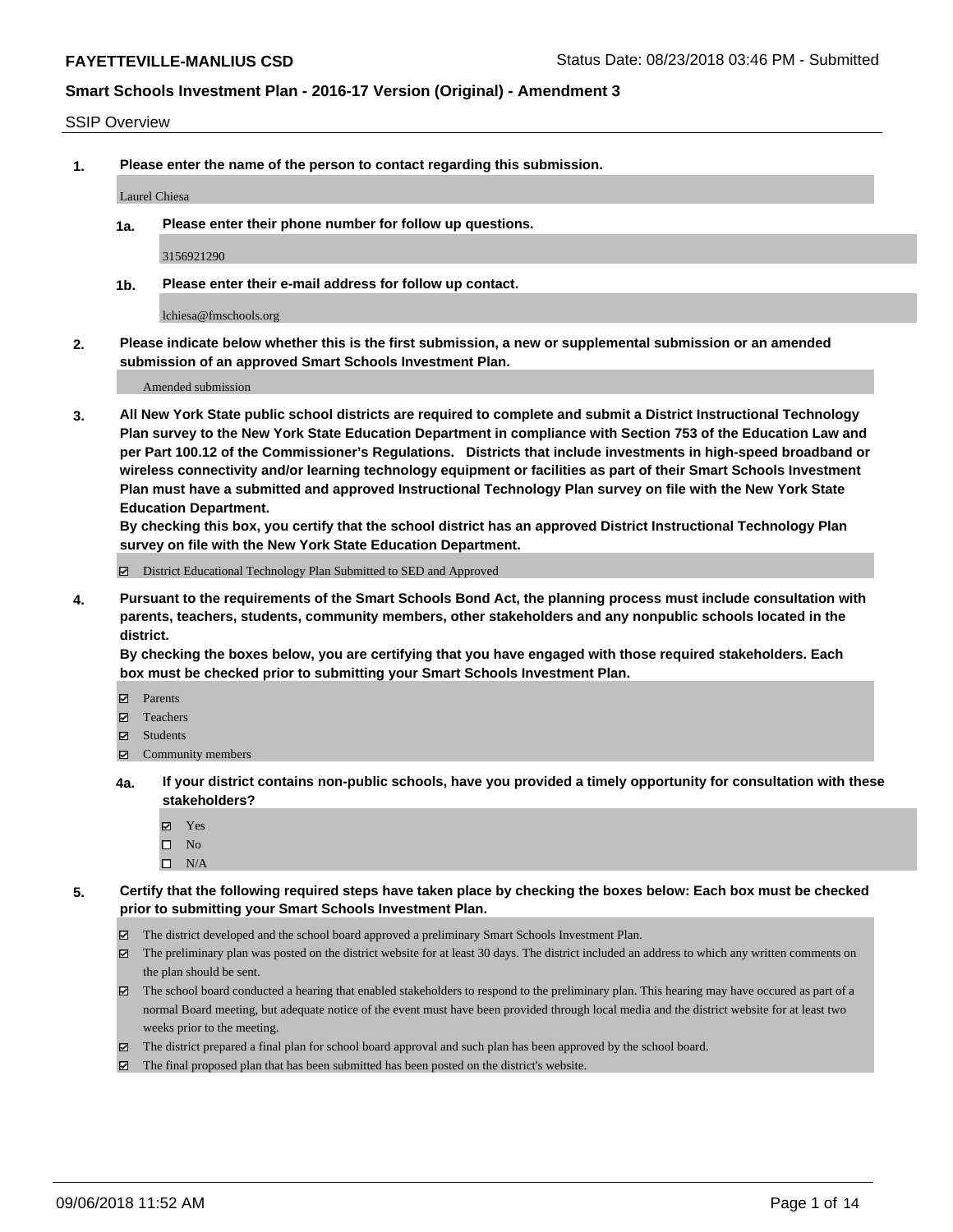SSIP Overview

**5a. Please upload the proposed Smart Schools Investment Plan (SSIP) that was posted on the district's website, along with any supporting materials. Note that this should be different than your recently submitted Educational Technology Survey. The Final SSIP, as approved by the School Board, should also be posted on the website and remain there during the course of the projects contained therein.**

Smart schools bond sheet.pdf

**5b. Enter the webpage address where the final Smart Schools Investment Plan is posted. The Plan should remain posted for the life of the included projects.**

https://www.fmschools.org/about-us/smart-schools-bond-act/

**6. Please enter an estimate of the total number of students and staff that will benefit from this Smart Schools Investment Plan based on the cumulative projects submitted to date.**

4,221

**7. An LEA/School District may partner with one or more other LEA/School Districts to form a consortium to pool Smart Schools Bond Act funds for a project that meets all other Smart School Bond Act requirements. Each school district participating in the consortium will need to file an approved Smart Schools Investment Plan for the project and submit a signed Memorandum of Understanding that sets forth the details of the consortium including the roles of each respective district.**

 $\Box$  The district plans to participate in a consortium to partner with other school district(s) to implement a Smart Schools project.

### **8. Please enter the name and 6-digit SED Code for each LEA/School District participating in the Consortium.**

| Partner LEA/District | <b>ISED BEDS Code</b> |
|----------------------|-----------------------|
| (No Response)        | (No Response)         |

### **9. Please upload a signed Memorandum of Understanding with all of the participating Consortium partners.**

(No Response)

**10. Your district's Smart Schools Bond Act Allocation is:**

\$1,727,955

**11. Enter the budget sub-allocations by category that you are submitting for approval at this time. If you are not budgeting SSBA funds for a category, please enter 0 (zero.) If the value entered is \$0, you will not be required to complete that survey question.**

|                                       | Sub-<br><b>Allocations</b> |
|---------------------------------------|----------------------------|
| School Connectivity                   | l 0                        |
| Connectivity Projects for Communities | $\Omega$                   |
| <b>Classroom Technology</b>           | 23,923                     |
| Pre-Kindergarten Classrooms           | $\overline{0}$             |
| Replace Transportable Classrooms      | $\Omega$                   |
| High-Tech Security Features           | 0                          |
| Totals:                               | 23,923                     |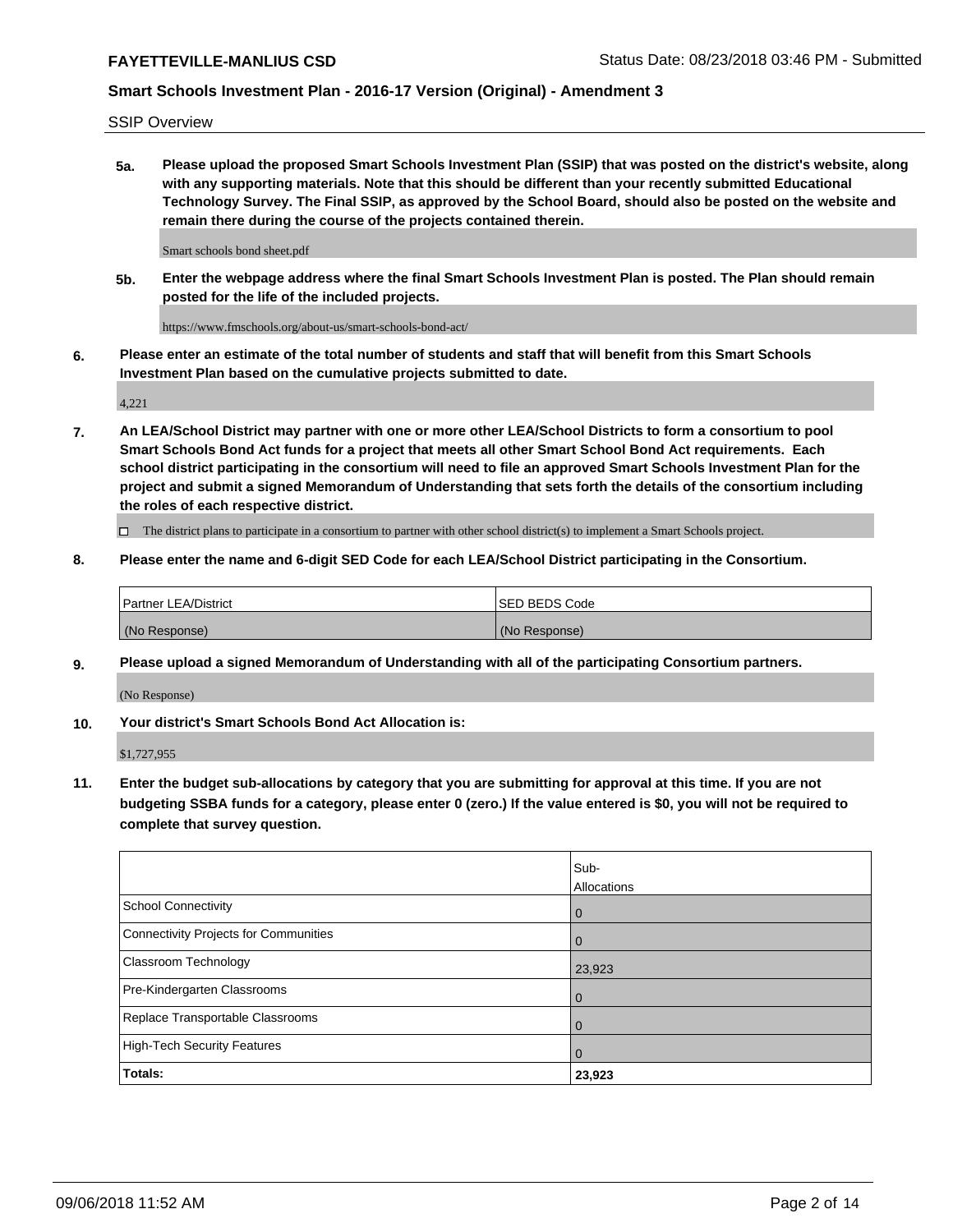School Connectivity

- **1. In order for students and faculty to receive the maximum benefit from the technology made available under the Smart Schools Bond Act, their school buildings must possess sufficient connectivity infrastructure to ensure that devices can be used during the school day. Smart Schools Investment Plans must demonstrate that:**
	- **• sufficient infrastructure that meets the Federal Communications Commission's 100 Mbps per 1,000 students standard currently exists in the buildings where new devices will be deployed, or**
	- **• is a planned use of a portion of Smart Schools Bond Act funds, or**
	- **• is under development through another funding source.**

**Smart Schools Bond Act funds used for technology infrastructure or classroom technology investments must increase the number of school buildings that meet or exceed the minimum speed standard of 100 Mbps per 1,000 students and staff within 12 months. This standard may be met on either a contracted 24/7 firm service or a "burstable" capability. If the standard is met under the burstable criteria, it must be:**

**1. Specifically codified in a service contract with a provider, and**

**2. Guaranteed to be available to all students and devices as needed, particularly during periods of high demand, such as computer-based testing (CBT) periods.**

**Please describe how your district already meets or is planning to meet this standard within 12 months of plan submission.**

(No Response)

**1a. If a district believes that it will be impossible to meet this standard within 12 months, it may apply for a waiver of this requirement, as described on the Smart Schools website. The waiver must be filed and approved by SED prior to submitting this survey.**

 $\Box$  By checking this box, you are certifying that the school district has an approved waiver of this requirement on file with the New York State Education Department.

### **2. Connectivity Speed Calculator (Required)**

|                         | Number of<br>Students | Multiply by<br>100 Kbps | Divide by 1000 Current Speed<br>to Convert to<br>Required<br>Speed in Mb | l in Mb          | Expected<br>Speed to be<br>Attained Within   Required<br>12 Months | <b>Expected Date</b><br>When<br>Speed Will be<br><b>Met</b> |
|-------------------------|-----------------------|-------------------------|--------------------------------------------------------------------------|------------------|--------------------------------------------------------------------|-------------------------------------------------------------|
| <b>Calculated Speed</b> | (No<br>Response)      | (No Response)           | (No<br>Response)                                                         | (No<br>Response) | (No<br>Response)                                                   | (No<br>Response)                                            |

**3. Describe how you intend to use Smart Schools Bond Act funds for high-speed broadband and/or wireless connectivity projects in school buildings.**

(No Response)

**4. Describe the linkage between the district's District Instructional Technology Plan and the proposed projects. (There should be a link between your response to this question and your response to Question 1 in Part E. Curriculum and Instruction "What are the district's plans to use digital connectivity and technology to improve teaching and learning?)**

(No Response)

**5. If the district wishes to have students and staff access the Internet from wireless devices within the school building, or in close proximity to it, it must first ensure that it has a robust Wi-Fi network in place that has sufficient bandwidth to meet user demand.**

**Please describe how you have quantified this demand and how you plan to meet this demand.**

(No Response)

**6. As indicated on Page 5 of the guidance, the Office of Facilities Planning will have to conduct a preliminary review**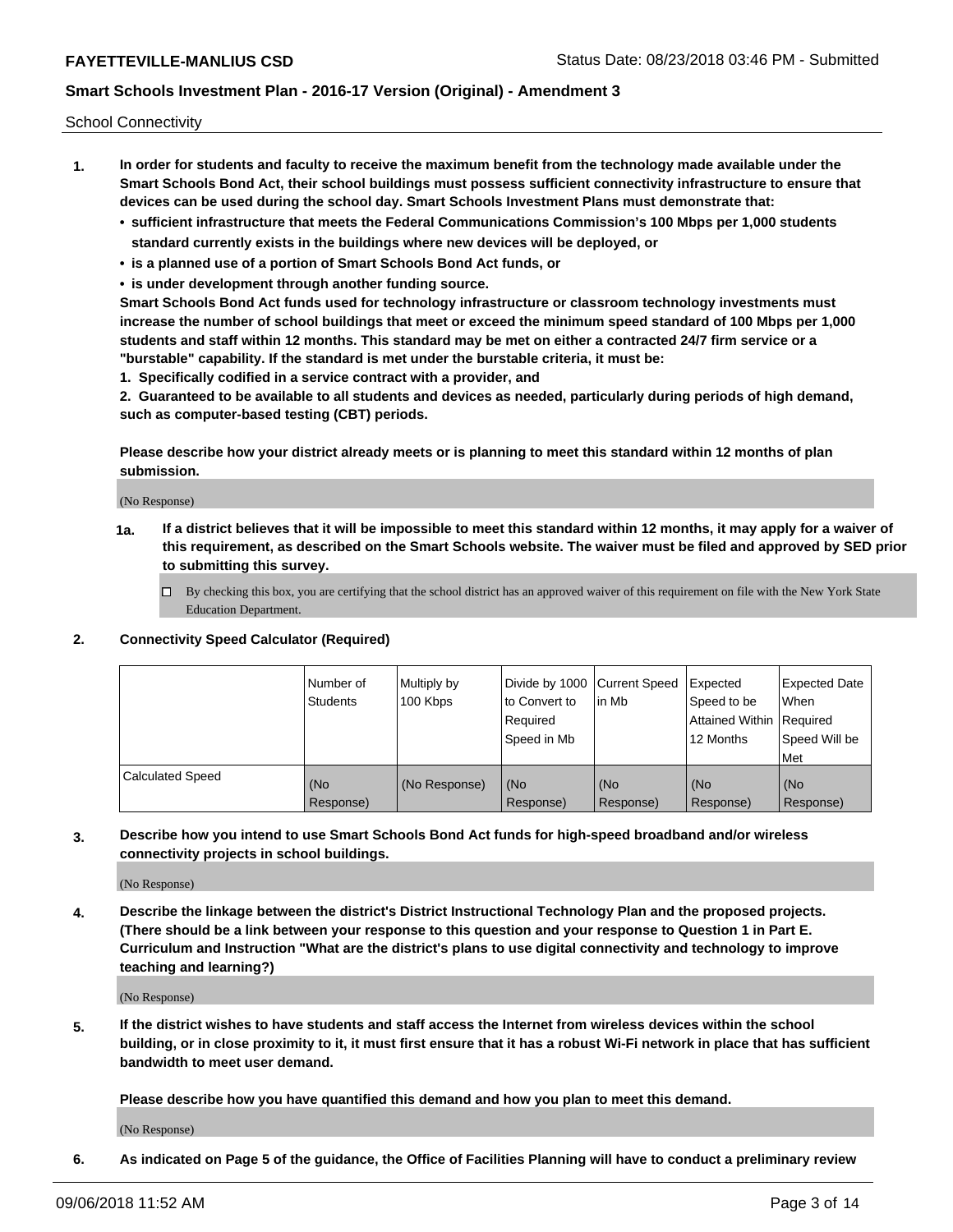School Connectivity

**of all capital projects, including connectivity projects.**

**Please indicate on a separate row each project number given to you by the Office of Facilities Planning.**

| Project Number |  |
|----------------|--|
|                |  |
| (No Response)  |  |
|                |  |

**7. Certain high-tech security and connectivity infrastructure projects may be eligible for an expedited review process as determined by the Office of Facilities Planning.**

**Was your project deemed eligible for streamlined review?**

(No Response)

**8. Include the name and license number of the architect or engineer of record.**

| Name          | License Number |
|---------------|----------------|
| (No Response) | (No Response)  |

**9. If you are submitting an allocation for School Connectivity complete this table. Note that the calculated Total at the bottom of the table must equal the Total allocation for this category that you entered in the SSIP Overview overall budget.** 

|                                            | Sub-          |
|--------------------------------------------|---------------|
|                                            | Allocation    |
| Network/Access Costs                       | (No Response) |
| Outside Plant Costs                        | (No Response) |
| School Internal Connections and Components | (No Response) |
| <b>Professional Services</b>               | (No Response) |
| Testing                                    | (No Response) |
| <b>Other Upfront Costs</b>                 | (No Response) |
| <b>Other Costs</b>                         | (No Response) |
| Totals:                                    | 0             |

**10. Please detail the type, quantity, per unit cost and total cost of the eligible items under each sub-category. This is especially important for any expenditures listed under the "Other" category. All expenditures must be eligible for tax-exempt financing to be reimbursed through the SSBA. Sufficient detail must be provided so that we can verify this is the case. If you have any questions, please contact us directly through smartschools@nysed.gov. NOTE: Wireless Access Points should be included in this category, not under Classroom Educational Technology, except those that will be loaned/purchased for nonpublic schools.**

| Select the allowable expenditure | Item to be purchased | Quantity      | Cost per Item | <b>Total Cost</b> |
|----------------------------------|----------------------|---------------|---------------|-------------------|
| type.                            |                      |               |               |                   |
| Repeat to add another item under |                      |               |               |                   |
| each type.                       |                      |               |               |                   |
| (No Response)                    | (No Response)        | (No Response) | (No Response) | (No Response)     |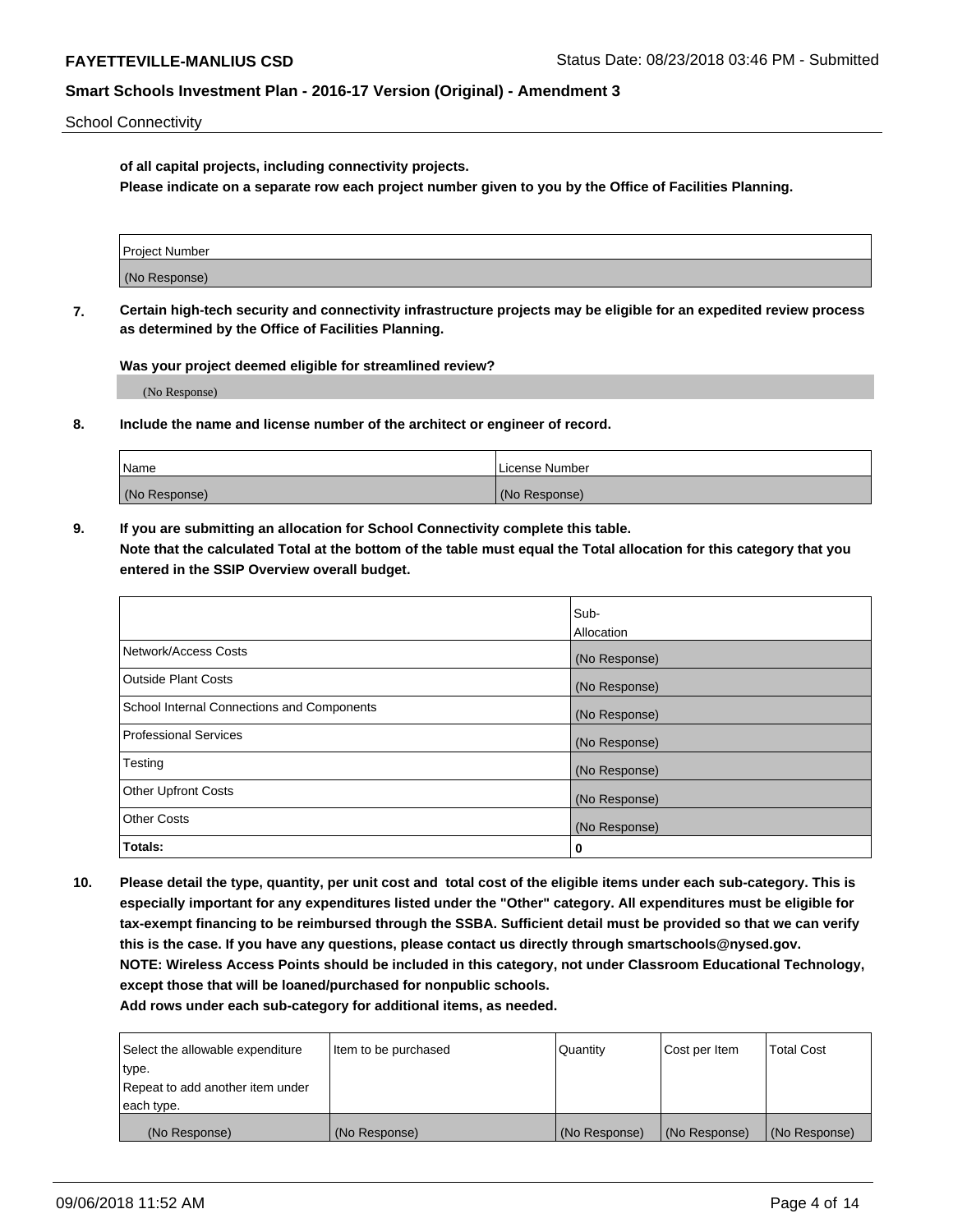Community Connectivity (Broadband and Wireless)

**1. Describe how you intend to use Smart Schools Bond Act funds for high-speed broadband and/or wireless connectivity projects in the community.**

(No Response)

**2. Please describe how the proposed project(s) will promote student achievement and increase student and/or staff access to the Internet in a manner that enhances student learning and/or instruction outside of the school day and/or school building.**

(No Response)

**3. Community connectivity projects must comply with all the necessary local building codes and regulations (building and related permits are not required prior to plan submission).**

 $\Box$  I certify that we will comply with all the necessary local building codes and regulations.

**4. Please describe the physical location of the proposed investment.**

(No Response)

**5. Please provide the initial list of partners participating in the Community Connectivity Broadband Project, along with their Federal Tax Identification (Employer Identification) number.**

| <b>Project Partners</b> | l Federal ID # |
|-------------------------|----------------|
| (No Response)           | (No Response)  |

**6. If you are submitting an allocation for Community Connectivity, complete this table.**

**Note that the calculated Total at the bottom of the table must equal the Total allocation for this category that you entered in the SSIP Overview overall budget.**

|                              | Sub-Allocation |
|------------------------------|----------------|
| Network/Access Costs         | (No Response)  |
| Outside Plant Costs          | (No Response)  |
| <b>Tower Costs</b>           | (No Response)  |
| Customer Premises Equipment  | (No Response)  |
| <b>Professional Services</b> | (No Response)  |
| Testing                      | (No Response)  |
| <b>Other Upfront Costs</b>   | (No Response)  |
| <b>Other Costs</b>           | (No Response)  |
| Totals:                      | 0              |

**7. Please detail the type, quantity, per unit cost and total cost of the eligible items under each sub-category. This is especially important for any expenditures listed under the "Other" category. All expenditures must be capital-bond eligible to be reimbursed through the SSBA. If you have any questions, please contact us directly through smartschools@nysed.gov.**

| Select the allowable expenditure | Item to be purchased | Quantity      | Cost per Item | <b>Total Cost</b> |
|----------------------------------|----------------------|---------------|---------------|-------------------|
| type.                            |                      |               |               |                   |
| Repeat to add another item under |                      |               |               |                   |
| each type.                       |                      |               |               |                   |
| (No Response)                    | (No Response)        | (No Response) | (No Response) | (No Response)     |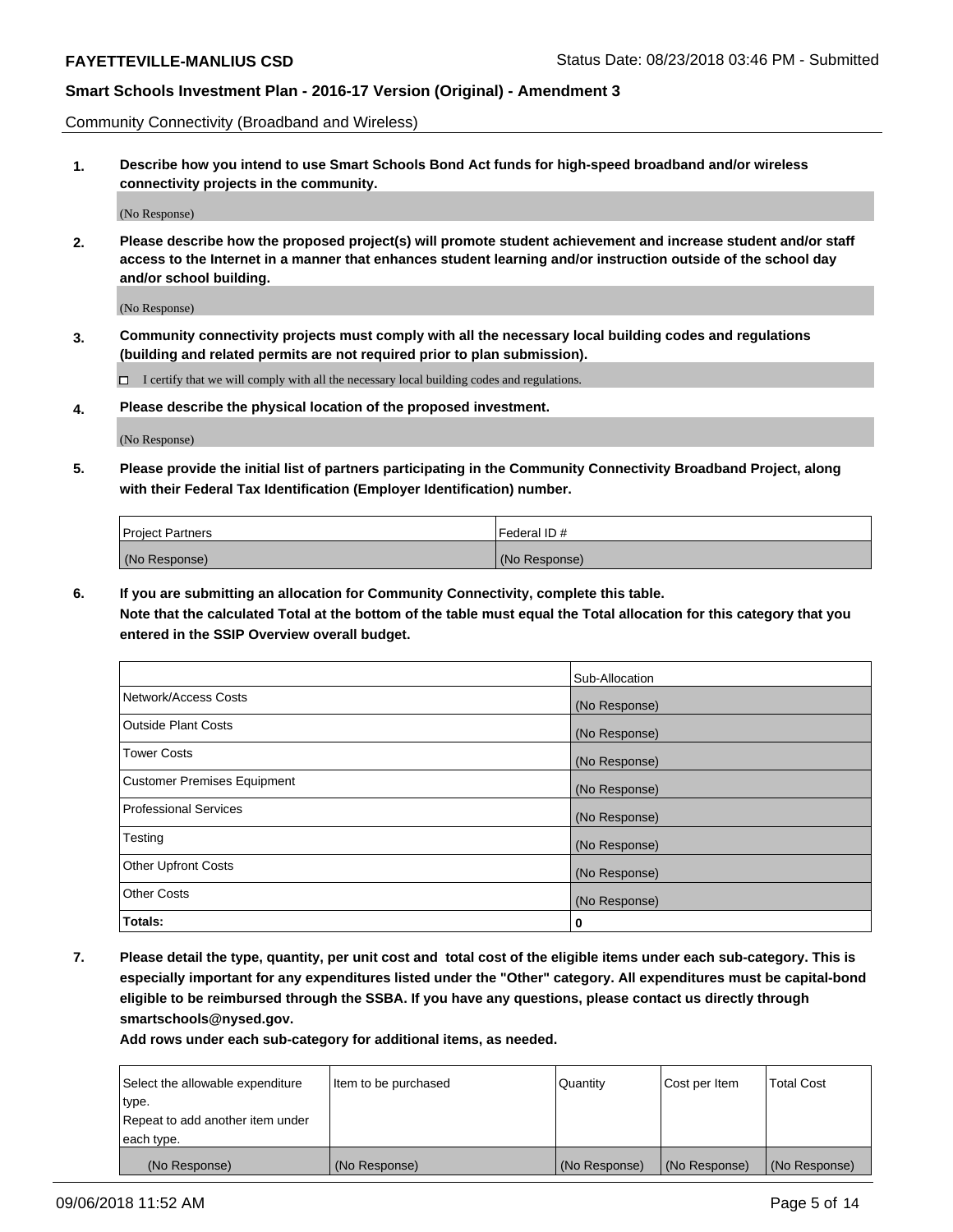### Classroom Learning Technology

**1. In order for students and faculty to receive the maximum benefit from the technology made available under the Smart Schools Bond Act, their school buildings must possess sufficient connectivity infrastructure to ensure that devices can be used during the school day. Smart Schools Investment Plans must demonstrate that sufficient infrastructure that meets the Federal Communications Commission's 100 Mbps per 1,000 students standard currently exists in the buildings where new devices will be deployed, or is a planned use of a portion of Smart Schools Bond Act funds, or is under development through another funding source. Smart Schools Bond Act funds used for technology infrastructure or classroom technology investments must increase the number of school buildings that meet or exceed the minimum speed standard of 100 Mbps per 1,000**

**students and staff within 12 months. This standard may be met on either a contracted 24/7 firm service or a "burstable" capability. If the standard is met under the burstable criteria, it must be:**

**1. Specifically codified in a service contract with a provider, and**

**2. Guaranteed to be available to all students and devices as needed, particularly during periods of high demand, such as computer-based testing (CBT) periods.**

**Please describe how your district already meets or is planning to meet this standard within 12 months of plan submission.**

(No Response)

- **1a. If a district believes that it will be impossible to meet this standard within 12 months, it may apply for a waiver of this requirement, as described on the Smart Schools website. The waiver must be filed and approved by SED prior to submitting this survey.**
	- $\Box$  By checking this box, you are certifying that the school district has an approved waiver of this requirement on file with the New York State Education Department.

### **2. Connectivity Speed Calculator (Required)**

|                         | l Number of<br><b>Students</b> | Multiply by<br>100 Kbps | Divide by 1000 Current Speed<br>to Convert to<br>Required<br>Speed in Mb | lin Mb           | Expected<br>Speed to be<br>Attained Within   Required<br>12 Months | <b>Expected Date</b><br>When<br>Speed Will be<br>Met |
|-------------------------|--------------------------------|-------------------------|--------------------------------------------------------------------------|------------------|--------------------------------------------------------------------|------------------------------------------------------|
| <b>Calculated Speed</b> | (No<br>Response)               | (No Response)           | (No<br>Response)                                                         | (No<br>Response) | (No<br>Response)                                                   | (No<br>Response)                                     |

**3. If the district wishes to have students and staff access the Internet from wireless devices within the school building, or in close proximity to it, it must first ensure that it has a robust Wi-Fi network in place that has sufficient bandwidth to meet user demand.**

**Please describe how you have quantified this demand and how you plan to meet this demand.**

(No Response)

**4. All New York State public school districts are required to complete and submit an Instructional Technology Plan survey to the New York State Education Department in compliance with Section 753 of the Education Law and per Part 100.12 of the Commissioner's Regulations.**

**Districts that include educational technology purchases as part of their Smart Schools Investment Plan must have a submitted and approved Instructional Technology Plan survey on file with the New York State Education Department.**

 $\Box$  By checking this box, you are certifying that the school district has an approved Instructional Technology Plan survey on file with the New York State Education Department.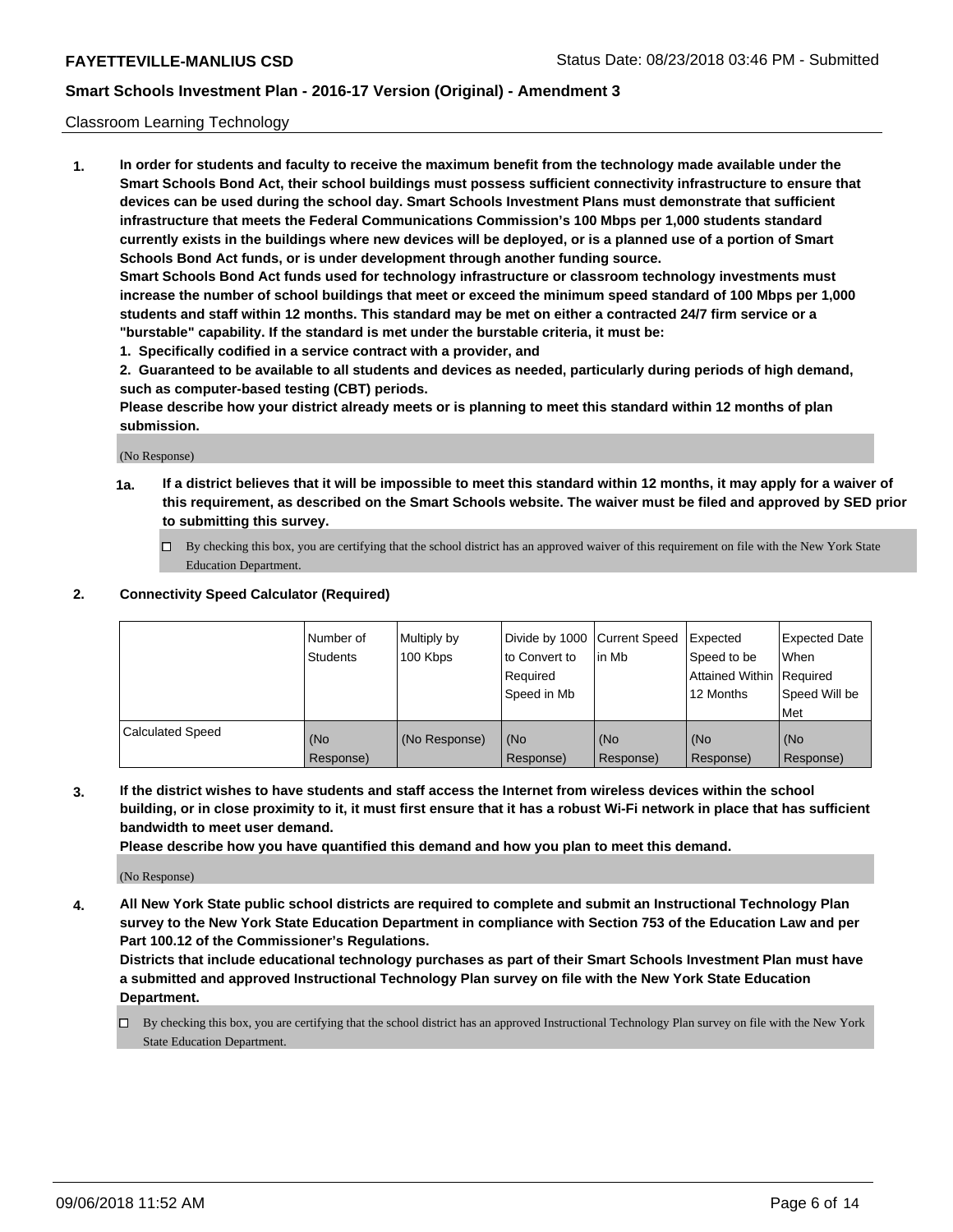#### Classroom Learning Technology

## **5. Describe the devices you intend to purchase and their compatibility with existing or planned platforms or systems. Specifically address the adequacy of each facility's electrical, HVAC and other infrastructure necessary to install and support the operation of the planned technology.**

We propose to purchase replacement laptops for our special education teachers and counselors. The laptops will replace the instructional device used to connect to a SMARTBoard, document camera, and to also use for conferences and meetings around the district. Their present laptops are five years old with limited battery and processing power. The amendment will take leftover funds from all of the categories and provide funds for us to replace laptops. There is also the need for a 3D printer in our technology class at the high school for STEAM purposes.

#### **6. Describe how the proposed technology purchases will:**

- **> enhance differentiated instruction;**
- **> expand student learning inside and outside the classroom;**
- **> benefit students with disabilities and English language learners; and**
- **> contribute to the reduction of other learning gaps that have been identified within the district.**

**The expectation is that districts will place a priority on addressing the needs of students who struggle to succeed in a rigorous curriculum. Responses in this section should specifically address this concern and align with the district's Instructional Technology Plan (in particular Question 2 of E. Curriculum and Instruction: "Does the district's instructional technology plan address the needs of students with disabilities to ensure equitable access to instruction, materials and assessments?" and Question 3 of the same section: "Does the district's instructional technology plan address the provision of assistive technology specifically for students with disabilities to ensure access to and participation in the general curriculum?"**

(No Response)

**7. Where appropriate, describe how the proposed technology purchases will enhance ongoing communication with parents and other stakeholders and help the district facilitate technology-based regional partnerships, including distance learning and other efforts.**

(No Response)

**8. Describe the district's plan to provide professional development to ensure that administrators, teachers and staff can employ the technology purchased to enhance instruction successfully.**

**Note: This response should be aligned and expanded upon in accordance with your district's response to Question 1 of F. Professional Development of your Instructional Technology Plan: "Please provide a summary of professional development offered to teachers and staff, for the time period covered by this plan, to support technology to enhance teaching and learning. Please include topics, audience and method of delivery within your summary."**

(No Response)

- **9. Districts must contact the SUNY/CUNY teacher preparation program that supplies the largest number of the district's new teachers to request advice on innovative uses and best practices at the intersection of pedagogy and educational technology.**
	- By checking this box, you certify that you have contacted the SUNY/CUNY teacher preparation program that supplies the largest number of your new teachers to request advice on these issues.
	- **9a. Please enter the name of the SUNY or CUNY Institution that you contacted.**

Oswego State University of New York

**9b. Enter the primary Institution phone number.**

315-312-2102

**9c. Enter the name of the contact person with whom you consulted and/or will be collaborating with on innovative uses of technology and best practices.**

Pam Dean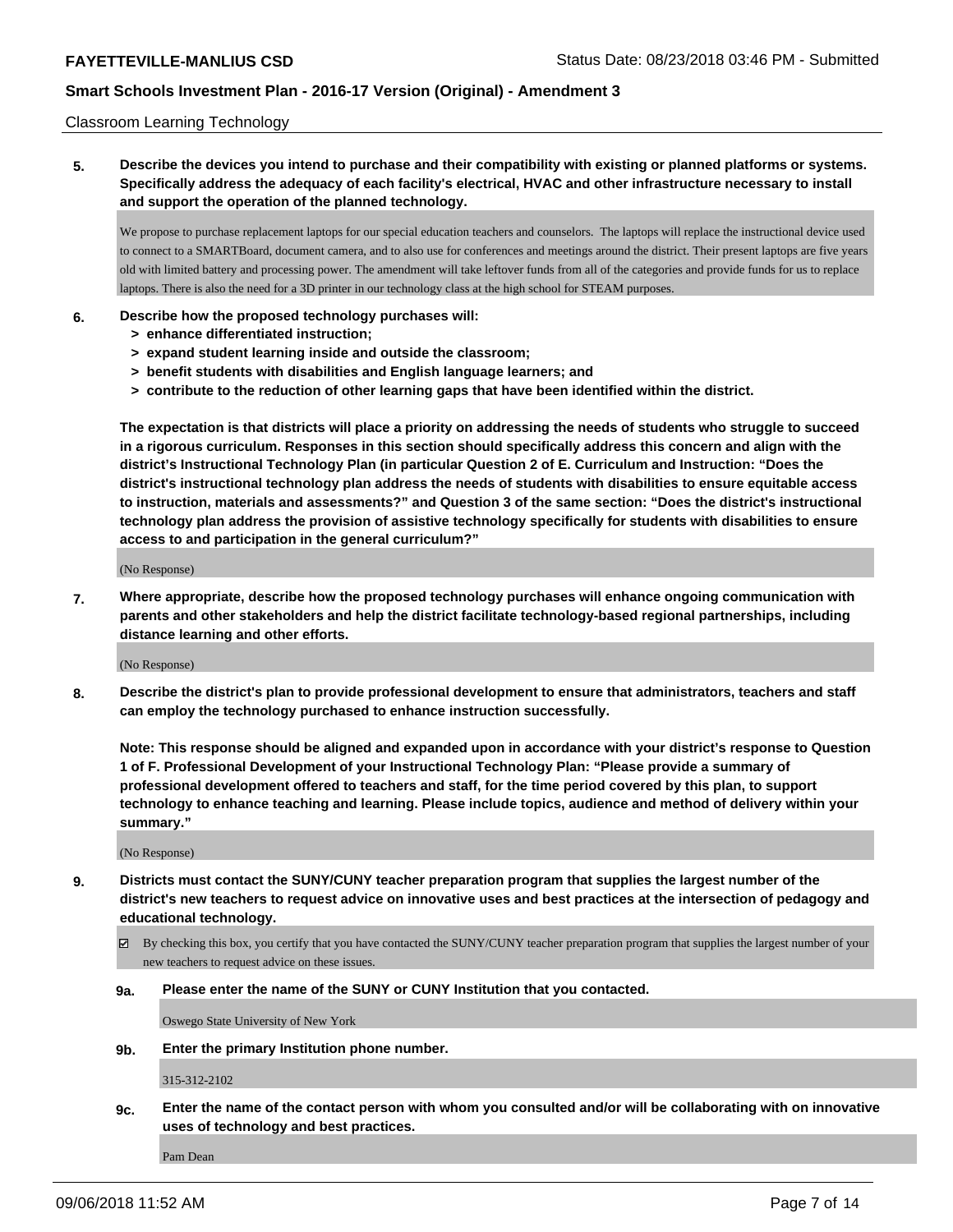#### Classroom Learning Technology

**10. A district whose Smart Schools Investment Plan proposes the purchase of technology devices and other hardware must account for nonpublic schools in the district.**

**Are there nonpublic schools within your school district?**

| ☑ | Yes            |
|---|----------------|
| п | N <sub>0</sub> |

**10a. Describe your plan to loan purchased hardware to nonpublic schools within your district. The plan should use your district's nonpublic per-student loan amount calculated below, within the framework of the guidance. Please enter the date by which nonpublic schools must request classroom technology items. Also, specify in your response the devices that the nonpublic schools have requested, as well as in the in the Budget and the Expenditure Table at the end of the page.**

The District already met the \$250 non-public maximum in the previous plan.

**10b. A final Smart Schools Investment Plan cannot be approved until school authorities have adopted regulations specifying the date by which requests from nonpublic schools for the purchase and loan of Smart Schools Bond Act classroom technology must be received by the district.**

 $\Box$  By checking this box, you certify that you have such a plan and associated regulations in place that have been made public.

### **11. Nonpublic Classroom Technology Loan Calculator**

**The Smart Schools Bond Act provides that any Classroom Learning Technology purchases made using Smart Schools funds shall be lent, upon request, to nonpublic schools in the district. However, no school district shall be required to loan technology in amounts greater than the total obtained and spent on technology pursuant to the Smart Schools Bond Act and the value of such loan may not exceed the total of \$250 multiplied by the nonpublic school enrollment in the base year at the time of enactment.**

### **See:**

**http://www.p12.nysed.gov/mgtserv/smart\_schools/docs/Smart\_Schools\_Bond\_Act\_Guidance\_04.27.15\_Final.pdf.**

|                                       | 1. Classroom<br>Technology<br>Sub-allocation | l 2. Public<br>Enrollment<br>(2014-15) | l 3. Nonpublic<br>Enrollment<br>(2014-15) | 4. Sum of<br>Public and<br>Nonpublic<br>Enrollment | 15. Total Per<br>Pupil Sub-<br>lallocation | 6. Total<br>Nonpublic Loan<br>Amount                                                          |
|---------------------------------------|----------------------------------------------|----------------------------------------|-------------------------------------------|----------------------------------------------------|--------------------------------------------|-----------------------------------------------------------------------------------------------|
| Calculated Nonpublic Loan<br>l Amount |                                              |                                        |                                           |                                                    |                                            | (No Response)   (No Response)   (No Response)   (No Response)   (No Response)   (No Response) |

**12. To ensure the sustainability of technology purchases made with Smart Schools funds, districts must demonstrate a long-term plan to maintain and replace technology purchases supported by Smart Schools Bond Act funds. This sustainability plan shall demonstrate a district's capacity to support recurring costs of use that are ineligible for Smart Schools Bond Act funding such as device maintenance, technical support, Internet and wireless fees, maintenance of hotspots, staff professional development, building maintenance and the replacement of incidental items. Further, such a sustainability plan shall include a long-term plan for the replacement of purchased devices and equipment at the end of their useful life with other funding sources.**

 $\Box$  By checking this box, you certify that the district has a sustainability plan as described above.

**13. Districts must ensure that devices purchased with Smart Schools Bond funds will be distributed, prepared for use, maintained and supported appropriately. Districts must maintain detailed device inventories in accordance with generally accepted accounting principles.**

By checking this box, you certify that the district has a distribution and inventory management plan and system in place.

**14. If you are submitting an allocation for Classroom Learning Technology complete this table. Note that the calculated Total at the bottom of the table must equal the Total allocation for this category that you entered in the SSIP Overview overall budget.**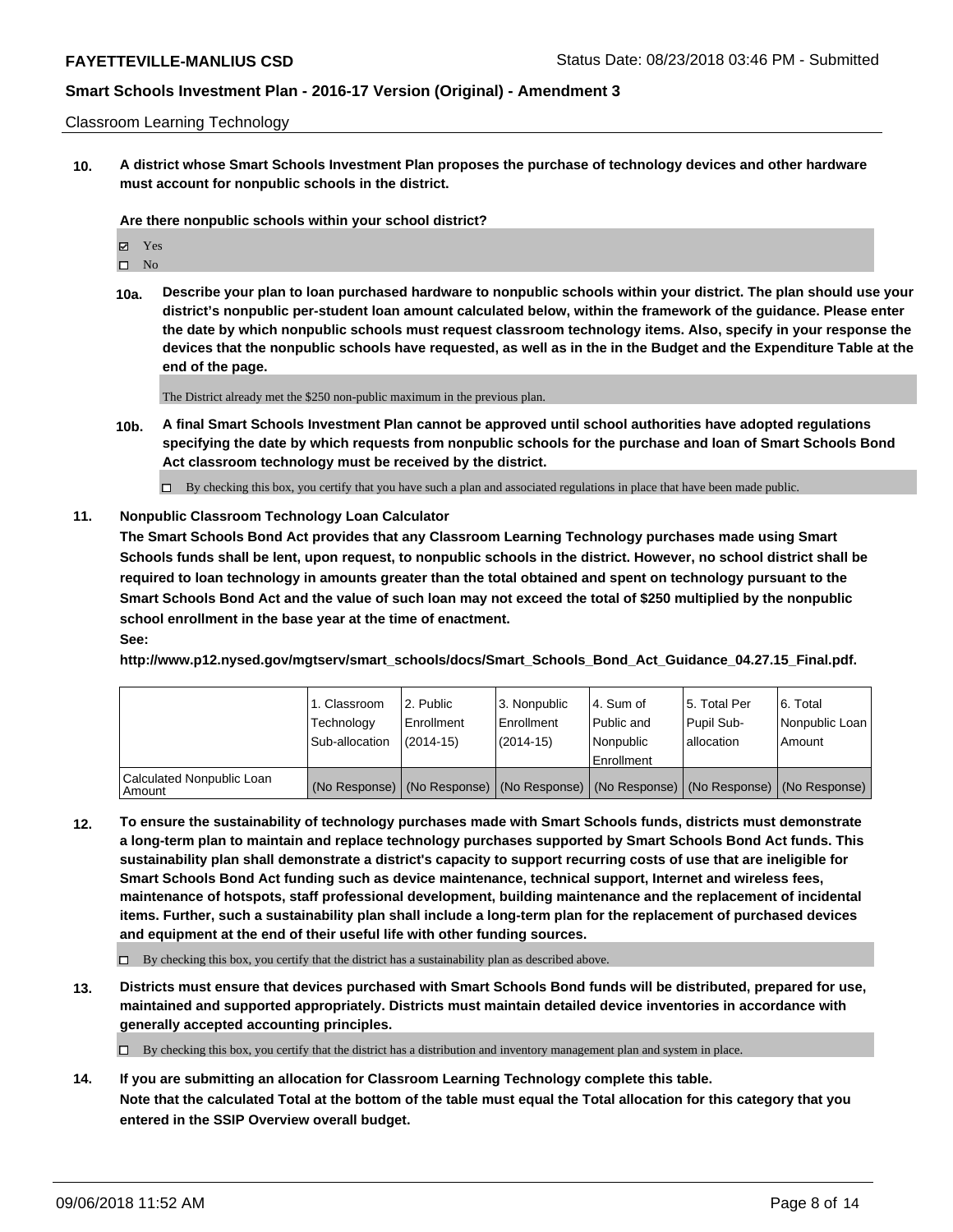Classroom Learning Technology

|                          | Sub-Allocation |
|--------------------------|----------------|
| Interactive Whiteboards  | $-6,730$       |
| Computer Servers         | (No Response)  |
| <b>Desktop Computers</b> | $-20,925$      |
| <b>Laptop Computers</b>  | 31,271         |
| <b>Tablet Computers</b>  | $-733$         |
| <b>Other Costs</b>       | 21,040         |
| Totals:                  | 23,923         |

**15. Please detail the type, quantity, per unit cost and total cost of the eligible items under each sub-category. This is especially important for any expenditures listed under the "Other" category. All expenditures must be capital-bond eligible to be reimbursed through the SSBA. If you have any questions, please contact us directly through smartschools@nysed.gov.**

**Please specify in the "Item to be Purchased" field which specific expenditures and items are planned to meet the district's nonpublic loan requirement, if applicable.**

**NOTE: Wireless Access Points that will be loaned/purchased for nonpublic schools should ONLY be included in this category, not under School Connectivity, where public school districts would list them.**

| Select the allowable expenditure<br>type. | I Item to be Purchased             | Quantity      | Cost per Item | <b>Total Cost</b> |
|-------------------------------------------|------------------------------------|---------------|---------------|-------------------|
| Repeat to add another item under          |                                    |               |               |                   |
| each type.                                |                                    |               |               |                   |
| <b>Other Costs</b>                        | 3D Printer                         |               | 4,700         | 4,700             |
| <b>Tablet Computers</b>                   | <b>Remaining Unused Tablet</b>     | $-1$          | 733           | $-733$            |
| Interactive Whiteboards                   | <b>Remaining Unused SMARTBoard</b> | $-1$          | 6,730         | $-6,730$          |
| <b>Desktop Computers</b>                  | <b>Remaining Unused Desktops</b>   | $-1$          | 20.925        | $-20.925$         |
| <b>Other Costs</b>                        | Thunderbolt dock for laptops       | 95            | 172           | 16,340            |
| <b>Laptop Computers</b>                   | <b>Acer Chromebooks</b>            | 101           | 310           | 31,271            |
| (No Response)                             | (No Response)                      | (No Response) | (No Response) | (No Response)     |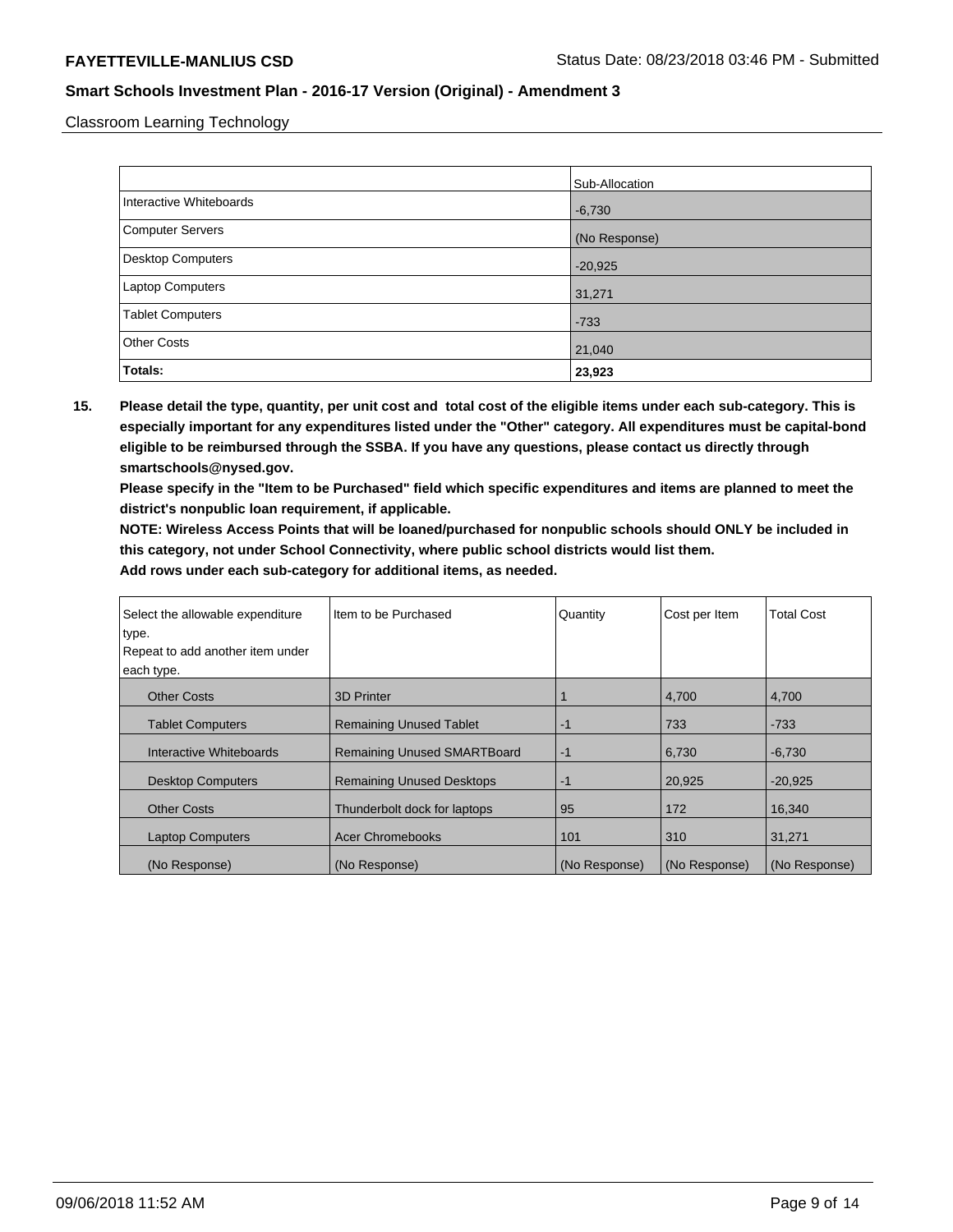#### Pre-Kindergarten Classrooms

**1. Provide information regarding how and where the district is currently serving pre-kindergarten students and justify the need for additional space with enrollment projections over 3 years.**

(No Response)

- **2. Describe the district's plan to construct, enhance or modernize education facilities to accommodate prekindergarten programs. Such plans must include:**
	- **Specific descriptions of what the district intends to do to each space;**
	- **An affirmation that pre-kindergarten classrooms will contain a minimum of 900 square feet per classroom;**
	- **The number of classrooms involved;**
	- **The approximate construction costs per classroom; and**
	- **Confirmation that the space is district-owned or has a long-term lease that exceeds the probable useful life of the improvements.**

(No Response)

**3. Smart Schools Bond Act funds may only be used for capital construction costs. Describe the type and amount of additional funds that will be required to support ineligible ongoing costs (e.g. instruction, supplies) associated with any additional pre-kindergarten classrooms that the district plans to add.**

(No Response)

**4. All plans and specifications for the erection, repair, enlargement or remodeling of school buildings in any public school district in the State must be reviewed and approved by the Commissioner. Districts that plan capital projects using their Smart Schools Bond Act funds will undergo a Preliminary Review Process by the Office of Facilities Planning.**

**Please indicate on a separate row each project number given to you by the Office of Facilities Planning.**

| Project Number |  |
|----------------|--|
| (No Response)  |  |
|                |  |

**5. If you have made an allocation for Pre-Kindergarten Classrooms, complete this table.**

**Note that the calculated Total at the bottom of the table must equal the Total allocation for this category that you entered in the SSIP Overview overall budget.**

|                                          | Sub-Allocation |
|------------------------------------------|----------------|
| Construct Pre-K Classrooms               | (No Response)  |
| Enhance/Modernize Educational Facilities | (No Response)  |
| <b>Other Costs</b>                       | (No Response)  |
| Totals:                                  | 0              |

**6. Please detail the type, quantity, per unit cost and total cost of the eligible items under each sub-category. This is especially important for any expenditures listed under the "Other" category. All expenditures must be capital-bond eligible to be reimbursed through the SSBA. If you have any questions, please contact us directly through smartschools@nysed.gov.**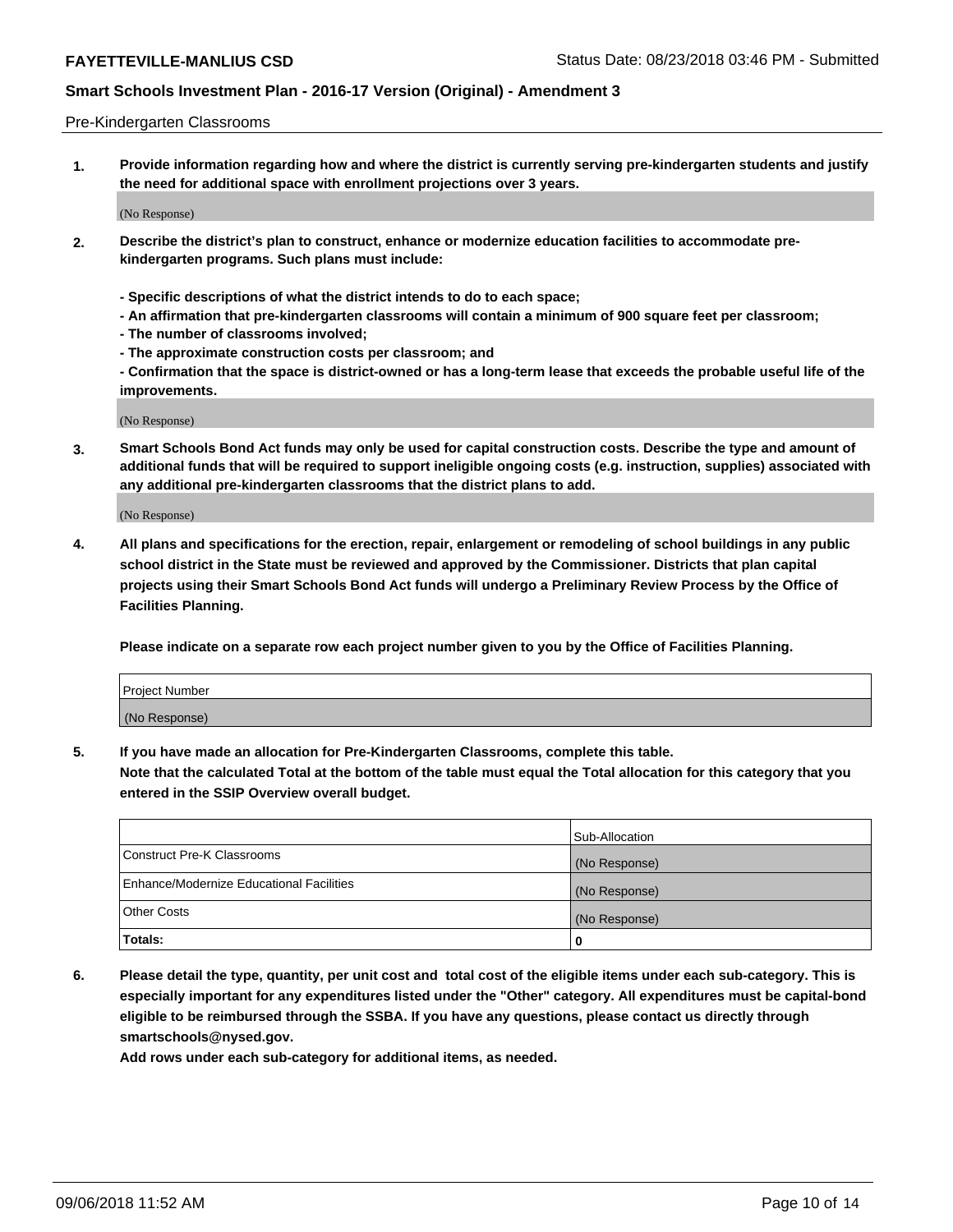Pre-Kindergarten Classrooms

| Select the allowable expenditure<br>type. | Item to be purchased | Quantity      | Cost per Item | <b>Total Cost</b> |
|-------------------------------------------|----------------------|---------------|---------------|-------------------|
| Repeat to add another item under          |                      |               |               |                   |
| each type.                                |                      |               |               |                   |
| (No Response)                             | (No Response)        | (No Response) | (No Response) | (No Response)     |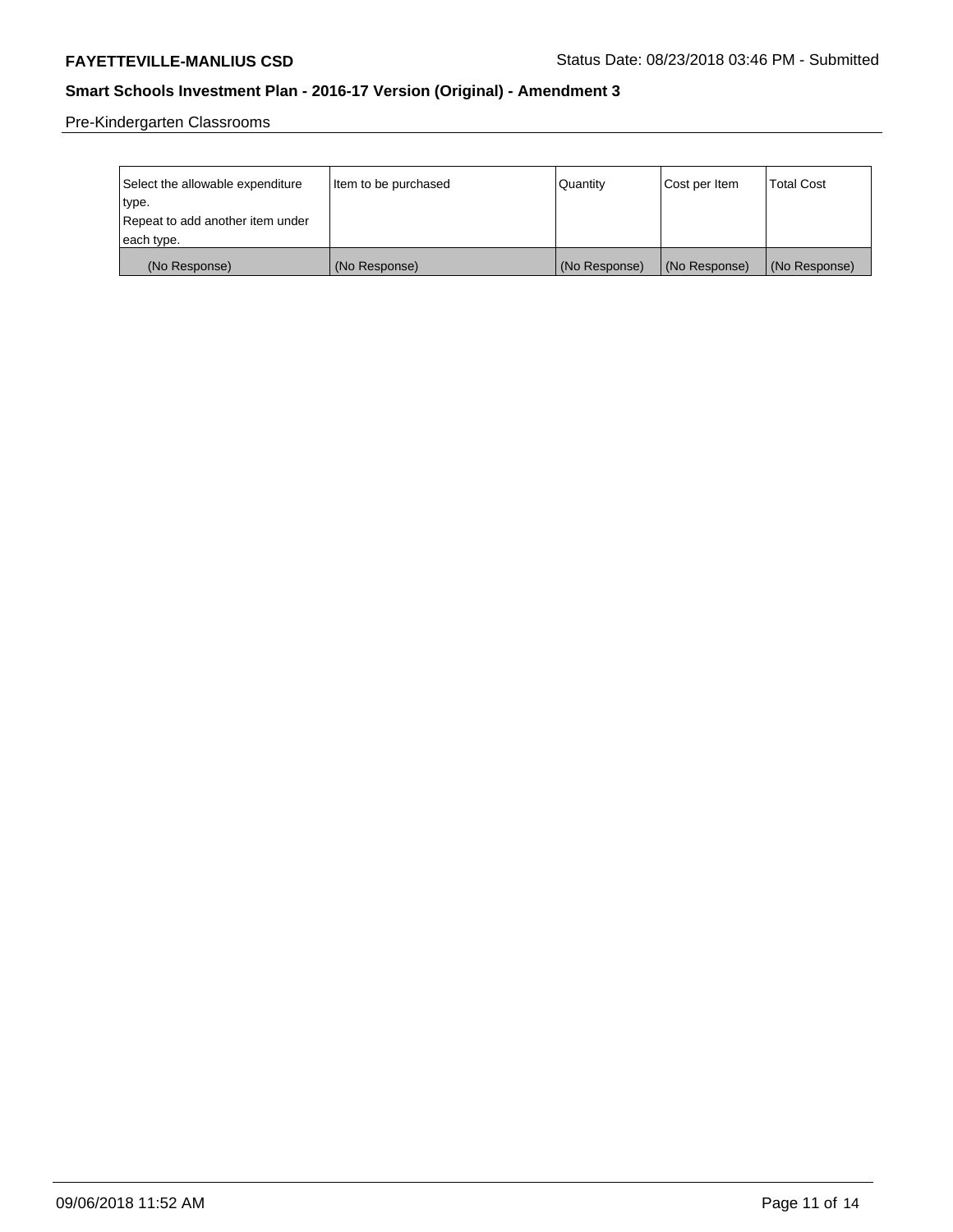Replace Transportable Classrooms

**1. Describe the district's plan to construct, enhance or modernize education facilities to provide high-quality instructional space by replacing transportable classrooms.**

(No Response)

**2. All plans and specifications for the erection, repair, enlargement or remodeling of school buildings in any public school district in the State must be reviewed and approved by the Commissioner. Districts that plan capital projects using their Smart Schools Bond Act funds will undergo a Preliminary Review Process by the Office of Facilities Planning.**

**Please indicate on a separate row each project number given to you by the Office of Facilities Planning.**

| Project Number |  |
|----------------|--|
|                |  |
| (No Response)  |  |

**3. For large projects that seek to blend Smart Schools Bond Act dollars with other funds, please note that Smart Schools Bond Act funds can be allocated on a pro rata basis depending on the number of new classrooms built that directly replace transportable classroom units.**

**If a district seeks to blend Smart Schools Bond Act dollars with other funds describe below what other funds are being used and what portion of the money will be Smart Schools Bond Act funds.**

(No Response)

**4. If you have made an allocation for Replace Transportable Classrooms, complete this table. Note that the calculated Total at the bottom of the table must equal the Total allocation for this category that you entered in the SSIP Overview overall budget.**

|                                                | Sub-Allocation |
|------------------------------------------------|----------------|
| Construct New Instructional Space              | (No Response)  |
| Enhance/Modernize Existing Instructional Space | (No Response)  |
| <b>Other Costs</b>                             | (No Response)  |
| Totals:                                        | 0              |

**5. Please detail the type, quantity, per unit cost and total cost of the eligible items under each sub-category. This is especially important for any expenditures listed under the "Other" category. All expenditures must be capital-bond eligible to be reimbursed through the SSBA. If you have any questions, please contact us directly through smartschools@nysed.gov.**

| Select the allowable expenditure | Item to be purchased | l Quantitv    | Cost per Item | <b>Total Cost</b> |
|----------------------------------|----------------------|---------------|---------------|-------------------|
| type.                            |                      |               |               |                   |
| Repeat to add another item under |                      |               |               |                   |
| each type.                       |                      |               |               |                   |
| (No Response)                    | (No Response)        | (No Response) | (No Response) | (No Response)     |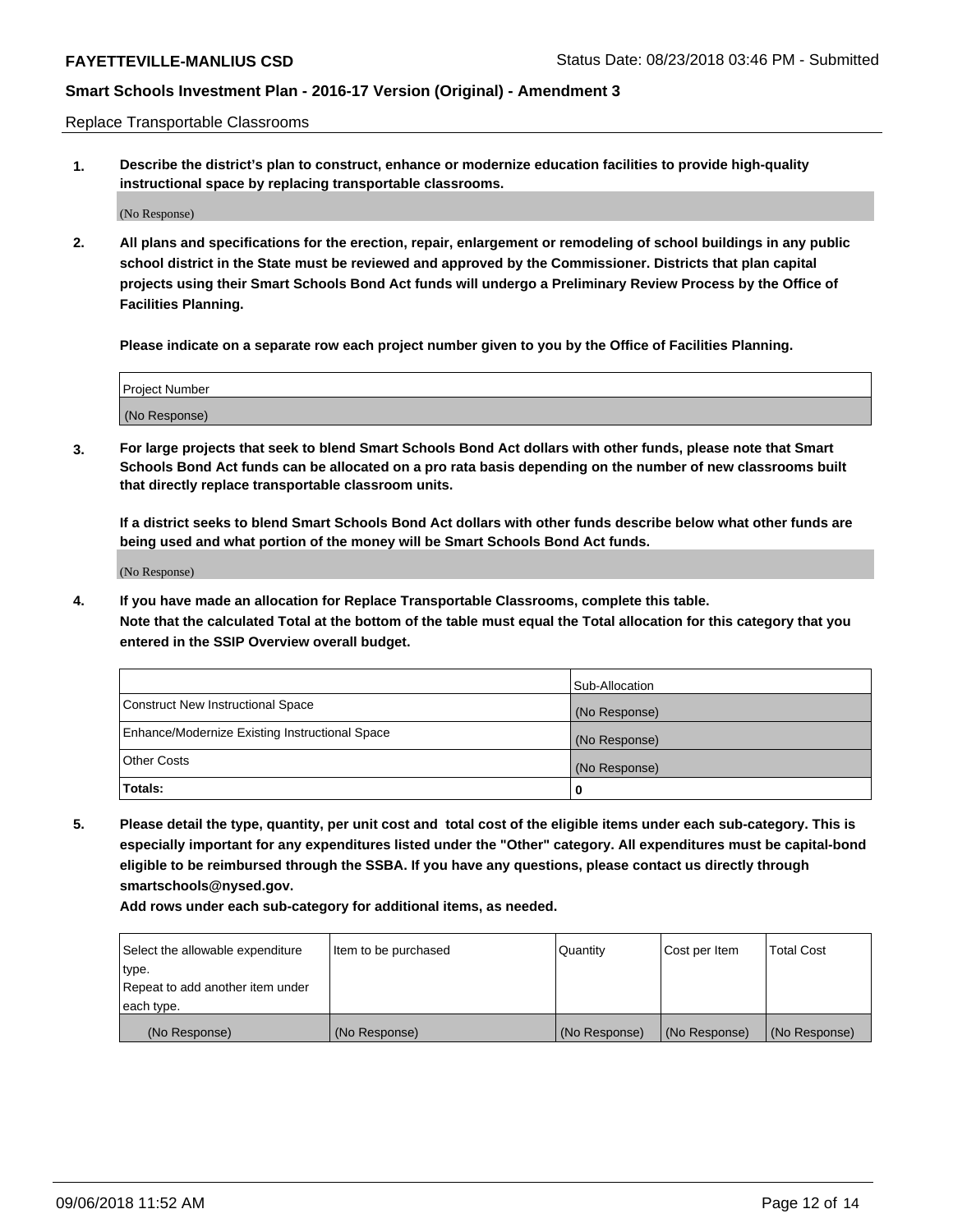High-Tech Security Features

**1. Describe how you intend to use Smart Schools Bond Act funds to install high-tech security features in school buildings and on school campuses.**

(No Response)

**2. All plans and specifications for the erection, repair, enlargement or remodeling of school buildings in any public school district in the State must be reviewed and approved by the Commissioner. Districts that plan capital projects using their Smart Schools Bond Act funds will undergo a Preliminary Review Process by the Office of Facilities Planning.** 

**Please indicate on a separate row each project number given to you by the Office of Facilities Planning.**

| <b>Project Number</b> |  |
|-----------------------|--|
| (No Response)         |  |

- **3. Was your project deemed eligible for streamlined Review?**
	- Yes
	- $\square$  No
- **4. Include the name and license number of the architect or engineer of record.**

| <b>Name</b>   | License Number |
|---------------|----------------|
| (No Response) | (No Response)  |

**5. If you have made an allocation for High-Tech Security Features, complete this table.**

**Note that the calculated Total at the bottom of the table must equal the Total allocation for this category that you entered in the SSIP Overview overall budget.**

|                                                      | Sub-Allocation |
|------------------------------------------------------|----------------|
| Capital-Intensive Security Project (Standard Review) | (No Response)  |
| <b>Electronic Security System</b>                    | (No Response)  |
| <b>Entry Control System</b>                          | (No Response)  |
| Approved Door Hardening Project                      | (No Response)  |
| <b>Other Costs</b>                                   | (No Response)  |
| Totals:                                              | 0              |

**6. Please detail the type, quantity, per unit cost and total cost of the eligible items under each sub-category. This is especially important for any expenditures listed under the "Other" category. All expenditures must be capital-bond eligible to be reimbursed through the SSBA. If you have any questions, please contact us directly through smartschools@nysed.gov.**

| Select the allowable expenditure | Item to be purchased | Quantity      | Cost per Item | <b>Total Cost</b> |
|----------------------------------|----------------------|---------------|---------------|-------------------|
| type.                            |                      |               |               |                   |
| Repeat to add another item under |                      |               |               |                   |
| each type.                       |                      |               |               |                   |
| (No Response)                    | (No Response)        | (No Response) | (No Response) | (No Response)     |